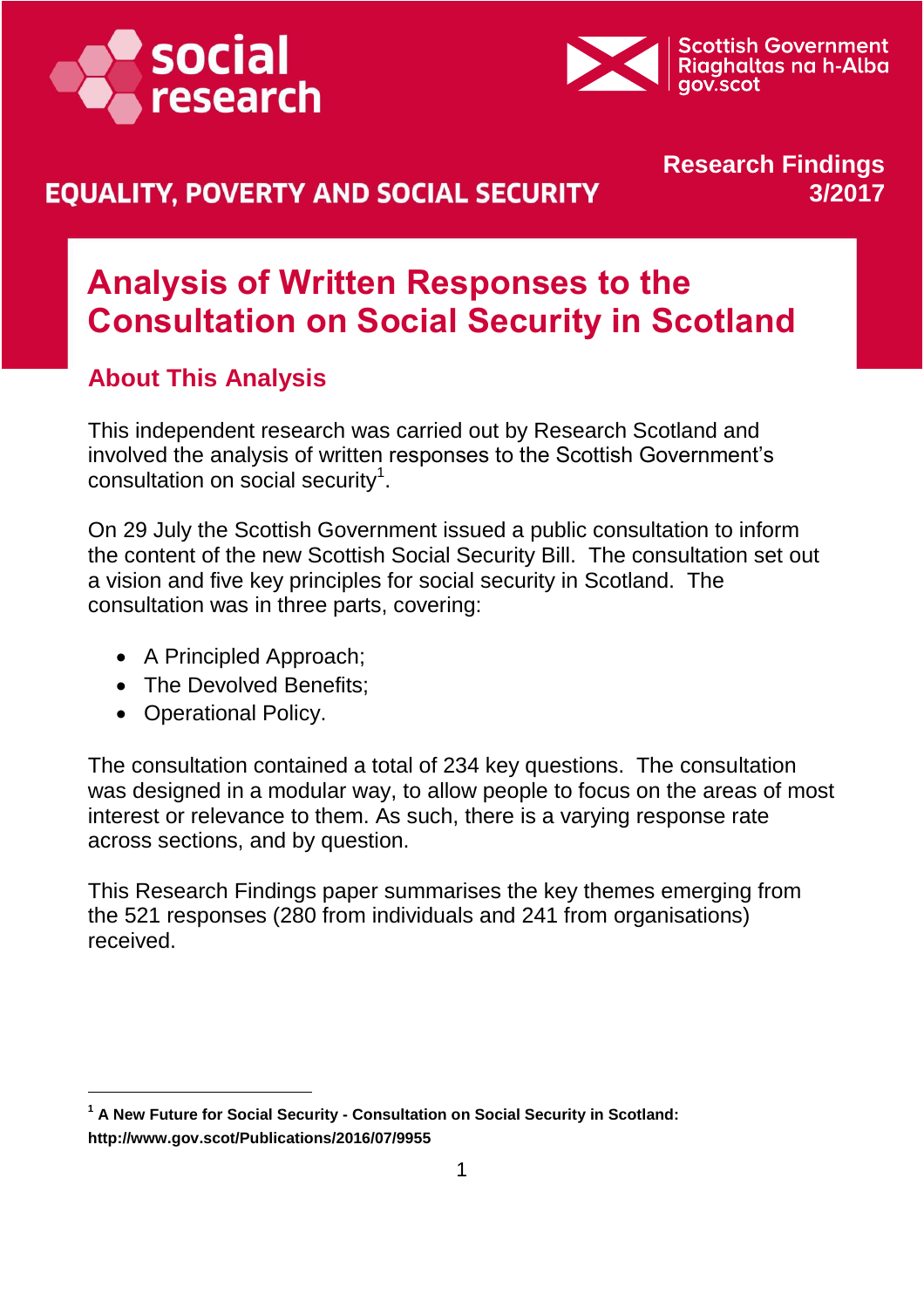## **A Principled Approach**

#### **About this part of the consultation**

Part one of the consultation explored views around:

- Fixing the principles in legislation;
- Outcomes and the user experience;
- Delivering social security in Scotland;
- Equality and low income; and
- Independent advice and scrutiny.

### **Fixing the principles in legislation**

Overall, respondents welcomed the principles and were generally in favour of embedding them in legislation and creating a Charter. Most respondents felt that the Charter should be drafted by both an advisory group and a wider group of people with experience of the social security system. There were mixed views on who should assume the duty to abide by the principle that claimants are treated with dignity and respect. The largest proportion of respondents felt that this duty should be placed on the Scottish Government. Throughout Part 1, respondents mentioned the need for all aspects of the Scottish social security system to be underpinned by these principles.

#### **Outcomes and the user experience**

Most respondents felt that the proposed outcomes were appropriate, with some also offering suggestions for additional outcomes. Dignity and respect were frequently discussed as principles lacking in the current system. Respondents indicated that people receiving benefits felt stigmatised and uncomfortable, rather than feeling entitled to support. Respondents hoped that establishing the principles (through legislation or a Charter) and working towards the outcomes outlined in the consultation would address the stigma and instigate wider cultural change. Respondents commented on the language used around social security, with most feeling that there were some words or phrases that were inappropriate and should not be used. A key point raised was the need for improved staff training and working conditions, which could help change the overall culture and improve the user experience.

#### **Delivering social security in Scotland**

In terms of delivery, the key issues raised by respondents were around accessibility and choice. Respondents felt that access to social security should be simple and easy. The idea of a local 'one stop shop' was often suggested as being beneficial. Respondents also referred to the practicality of the 'Tell Us Once' service, which allows users to report a death to most government agencies simultaneously. Most respondents felt that the new social security agency should administer all social security benefits in Scotland. Respondents said that information and communication should be clear, concise and available in the format most preferred by the individual.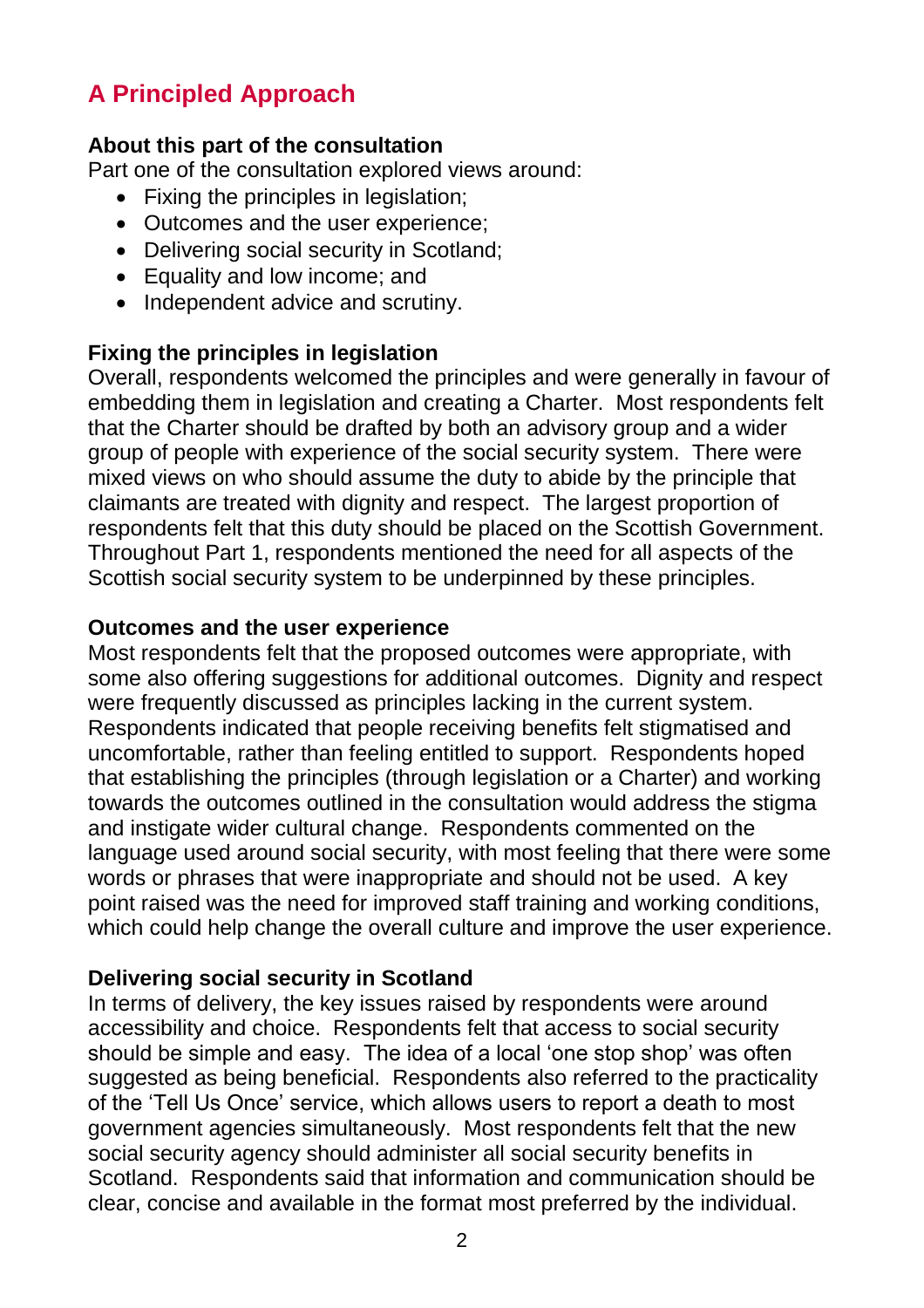Similarly, they said that people should have choice in how services and support are delivered. There was strong consensus that services should not be delivered through the private sector or profit making agencies, with the majority of respondents in agreement that social security should be delivered through existing public sector or third sector organisations.

Respondents wanted the new social security system to be fairer and more consistent, avoiding the current 'postcode lottery' that people said they experience at present. They advocated the use of existing infrastructure where possible to reduce costs and improve efficiency.

Respondents discussed the use of digital technology and felt that it should be used where possible, but not imposed, as many people do not have access to digital technology. Overwhelmingly, respondents felt that the new social security agency should make some provision for face to face contact. Respondents were generally in favour of consensual data sharing to improve efficiency and reduce the need for repetition in applications and assessments.

#### **Equality and low income**

Respondents felt that to improve the Equality Impact Assessment, the Scottish Government should:

- involve a wide range of stakeholders, including equality and human rights specialists, equality organisations and groups, and the public;
- consider the cumulative impacts, intersectional impacts and relationships between devolved and reserved benefits;
- use an approach which embeds human rights, and also considers other related impacts on child rights, health inequalities and the impact of rurality; and
- embed equality from the beginning, and use the impact assessment to explore how to address inequalities identified – for example, through adapting plans or using discretionary new or top up benefit powers.

#### **Independent advice and scrutiny**

Respondents repeatedly discussed the importance of a social security system that is transparent and accountable. Respondents welcomed the involvement of people with experience of social security services and relevant third sector organisations to support the design and on-going improvement of a new system. They were in favour of an independent scrutiny body as well as regular monitoring, evaluation and reporting. Most felt that decision making standards should be conducted through a statutory body. There were mixed views on whether this should be a separate body or if it could be incorporated into another group or organisation, such as the scrutiny body.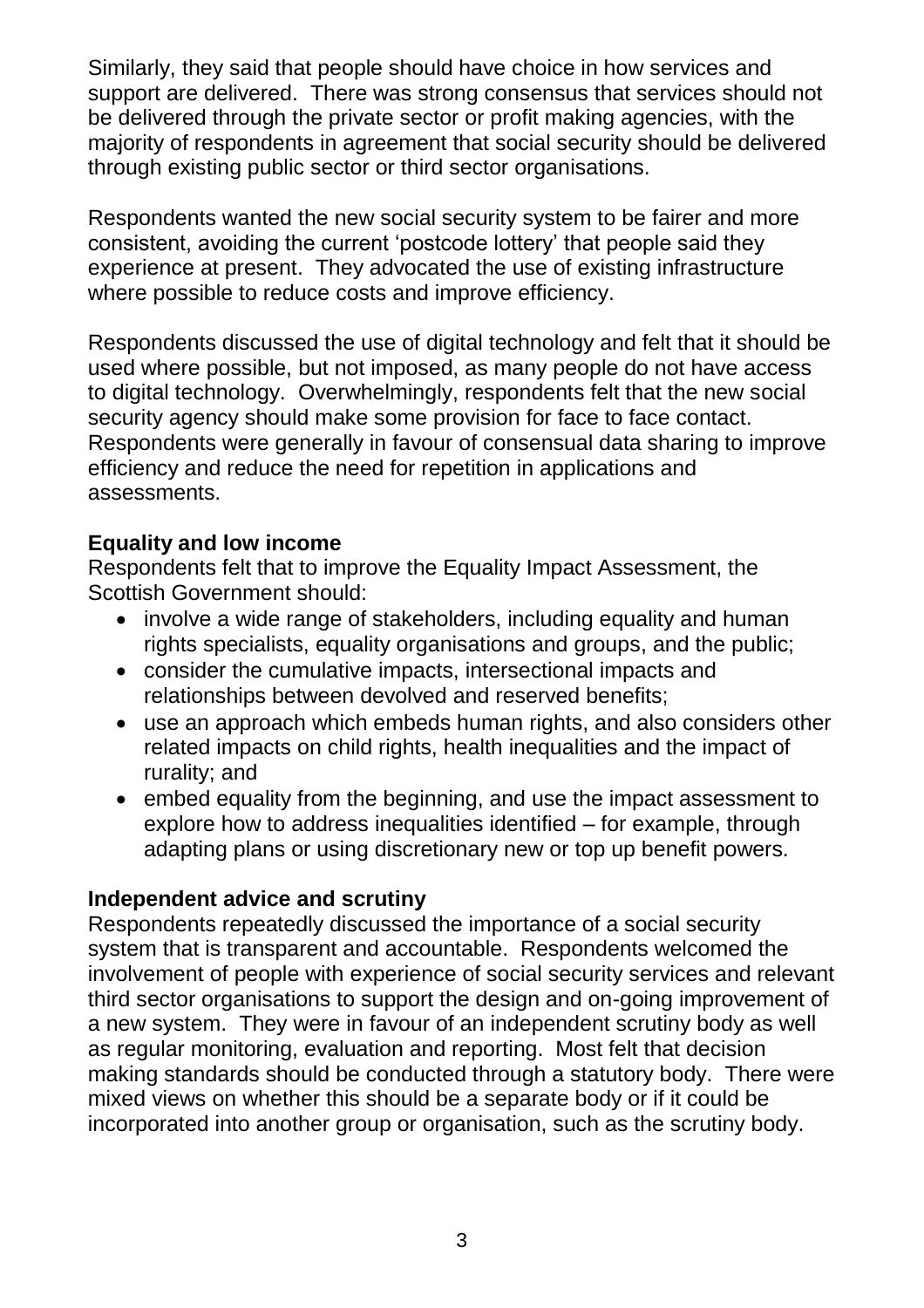#### **Wider issues**

Respondents noted that the consultation did not address the adequacy of the current benefits, the powers to create new benefits and the powers to top up benefits.

## **The Devolved Benefits - Disability Benefits**

#### **About this part of the consultation**

Part two of [the consultation](http://www.gov.scot/Publications/2016/07/9955/5) explored the devolved benefits in detail. Many of the questions related to disability benefits. These questions covered:

- the current benefits of Disability Living Allowance, Personal Independence Payment and Attendance Allowance;
- how the new Scottish social security system should operate in terms of disability related benefits;
- proposals for eligibility;
- terminal illnesses and a 'whole of life' approach;
- proposals for assessments;
- proposals for awards;
- alternatives to cash;
- mobility;
- additional support;
- alignment with other devolved services;
- Industrial Injuries Disablement Benefit; and
- Severe Disablement Allowance.

#### **Scope to modernise and simplify the approach**

Respondents highlighted the positive aspects of DLA, PIP, AA and IIDB, including that the approach was holistic and fair, and the benefits were nonmeans tested. They also identified a number of weaknesses of the current approach, which related mainly to the complex and stressful application and assessment processes - particularly for DLA and PIP, and also the perception that the eligibility criteria for DLA, PIP and AA discriminated against certain groups.

#### **Accessible, person-centred and flexible approach**

Overall, respondents felt that the new Scottish social security system should be more flexible, accessible and person-centred. It was felt that applicants should be able to decide how to engage with the system, choosing from a range of options that suited them best, whether paper-based, online, by telephone, face to face, or using other types of technology. Others underlined the importance of applicants being treated with dignity and respect throughout their dealings with the new social security agency. There was support for better joint working and communication between agencies. In relation to data sharing, there was some concern about potential breaches of security, and respondents emphasised the importance of securing consent.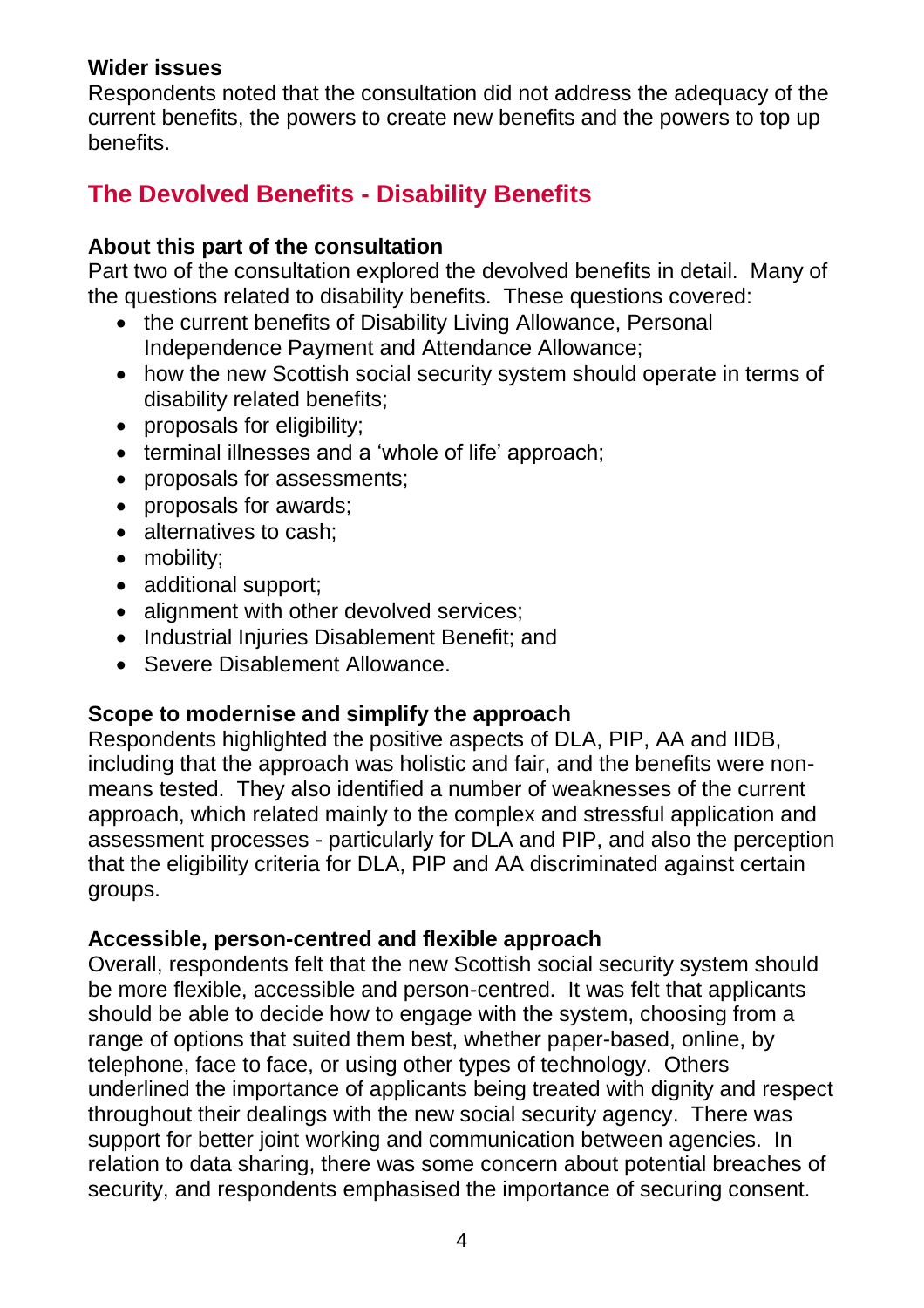### **The importance of advice and advocacy**

Respondents highlighted the importance of having access to advice and advocacy support, to help applicants through the application, assessment and appeals processes, as and when required, and that this should be clearly signposted.

#### **The importance of transparency and fairness**

Overall, respondents were keen to ensure that the eligibility criteria was transparent and fair. A large number of respondents felt that the current approach to determining eligibility, based on assessing the impact of a condition or illness on an individual's daily life was appropriate and fair. However, respondents underlined the importance of ensuring that the eligibility criteria took account of a wide range of conditions or illnesses, including mental health, other fluctuating conditions, and also learning disabilities. In addition, there was strong support for the 'special rules' that currently apply to terminally ill people, to be extended to a wider range of conditions and illness.

#### **Responsive, streamlined and fair**

In relation to supporting people with terminal illnesses, most respondents felt that the current UK-wide PIP and AA process was responsive and appropriate. Respondents felt that people were treated in a compassionate way, with their claims being processed quickly to minimise stress and anxiety. Some respondents highlighted that there might be a role for the new Scottish social security agency to raise greater awareness amongst health professionals about the benefit support available to people with terminal illnesses. Most respondents agreed that the Scottish Government should explore a consistent approach to eligibility across all ages.

#### **Simplified approach based on evidence**

Respondents felt that the current assessment processes for disability benefits could be improved, and called for a simplified approach that relied primarily on evidence from a range of key stakeholders. Some of these respondents also noted that the new Health and Social Care Partnerships should allow a more joined up approach to be adopted, making better use of data sharing where consent has been given. There was strong agreement that face to face assessments should be the exception rather than the rule, and if required, should be undertaken by suitably qualified health professionals, and held in convenient locations.

#### **Minimise stress and anxiety**

Most respondents thought that people should not have to be re-assessed where their condition or circumstances were unlikely to change, as this caused great stress and anxiety. Some respondents felt that there was scope for the new Scottish social security agency to develop a more flexible approach. Others said that indefinite or lifetime awards should be awarded to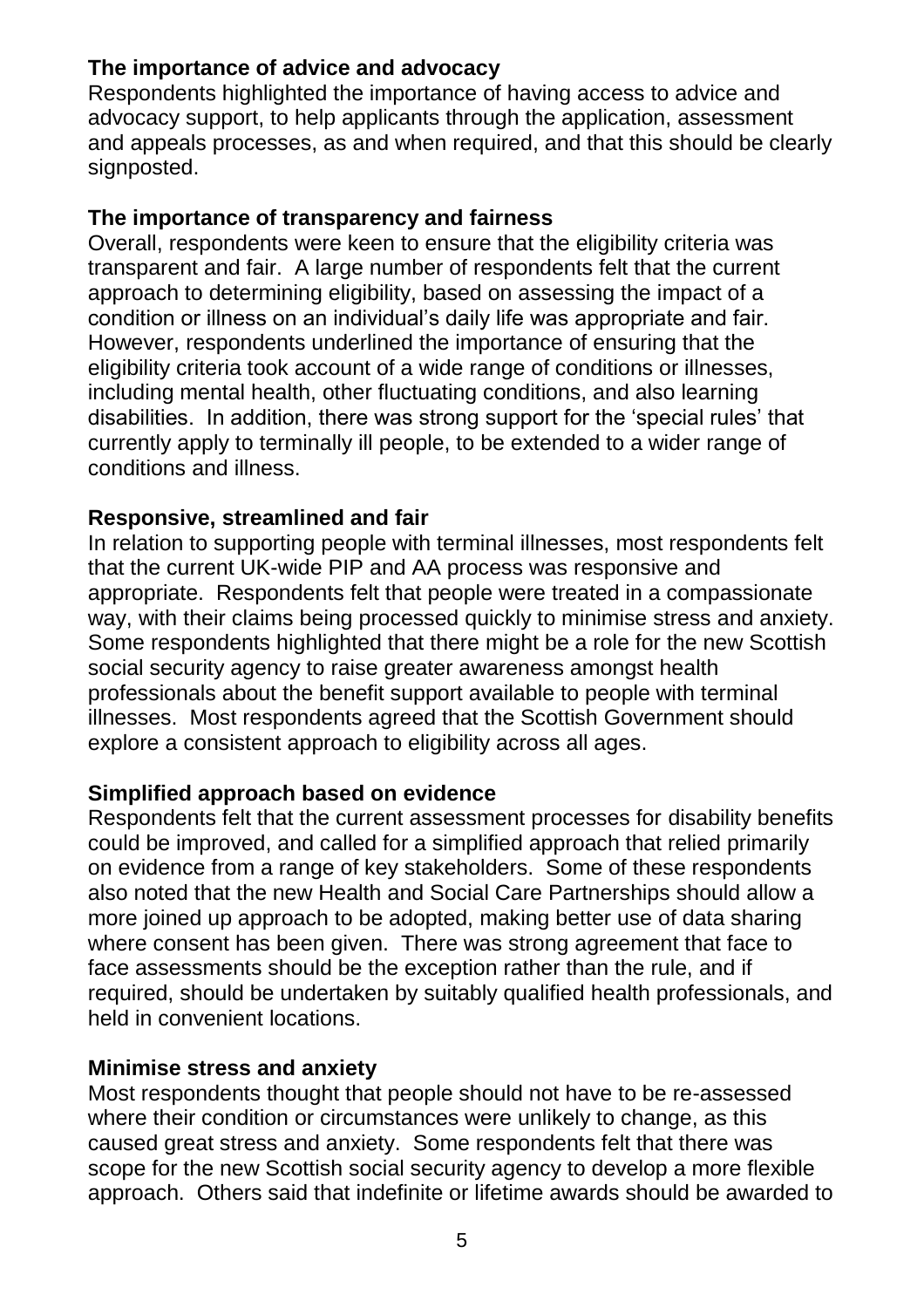people whose conditions will not get better. Respondents identified specific instances where the system seems unfair – such as individuals losing their right to a Motability vehicle before an appeal has been heard in relation to their disability benefits.

#### **Increased choice and flexibility**

A large number of respondents thought that people should be offered the choice of spending their benefit on alternative support. Many felt that this would offer increased choice to individuals and enable them to take control of managing their care and support needs. This was seen to be important in maintaining an individual's dignity and respect. Others highlighted the importance of providing clear information about the range of options that might be available to applicants. In addition, views were fairly evenly split about whether getting a one-off lump sum payment, would be more appropriate than getting regular payments in certain situations. Many respondents called for flexibility on this, stating that the individual should have the right to choose what suited their circumstances best.

## **The Devolved Benefits - Other Benefits**

#### **About this part of the consultation**

The second half of Part two of the consultation focused on a range of other benefits:

- Carers' Allowance;
- Winter Fuel and Cold Weather Payments;
- Funeral Payments;
- Best Start Grant;
- Discretionary Housing Payment;
- Job Grant; and
- Universal Credit Flexibilities**.**

#### **Continuing or expanding eligibility**

In general, respondents supported a broad continuation of current eligibility, with support for the expansion of some benefits – such as Carer's Benefit, Winter Fuel or Cold Weather Payments, Funeral Payments, and Best Start.

A few respondents cautioned against more generous approaches where there was not a strong case for this, or called for a more targeted approach to some benefits.

#### **Improved awareness and access**

Across a range of benefits, respondents called for improved awareness raising and information provision. There was concern that benefits are often not well known or understood, and that take up is low as a result. Respondents called for work to improve general awareness amongst the public. There was also support for more targeted promotion through existing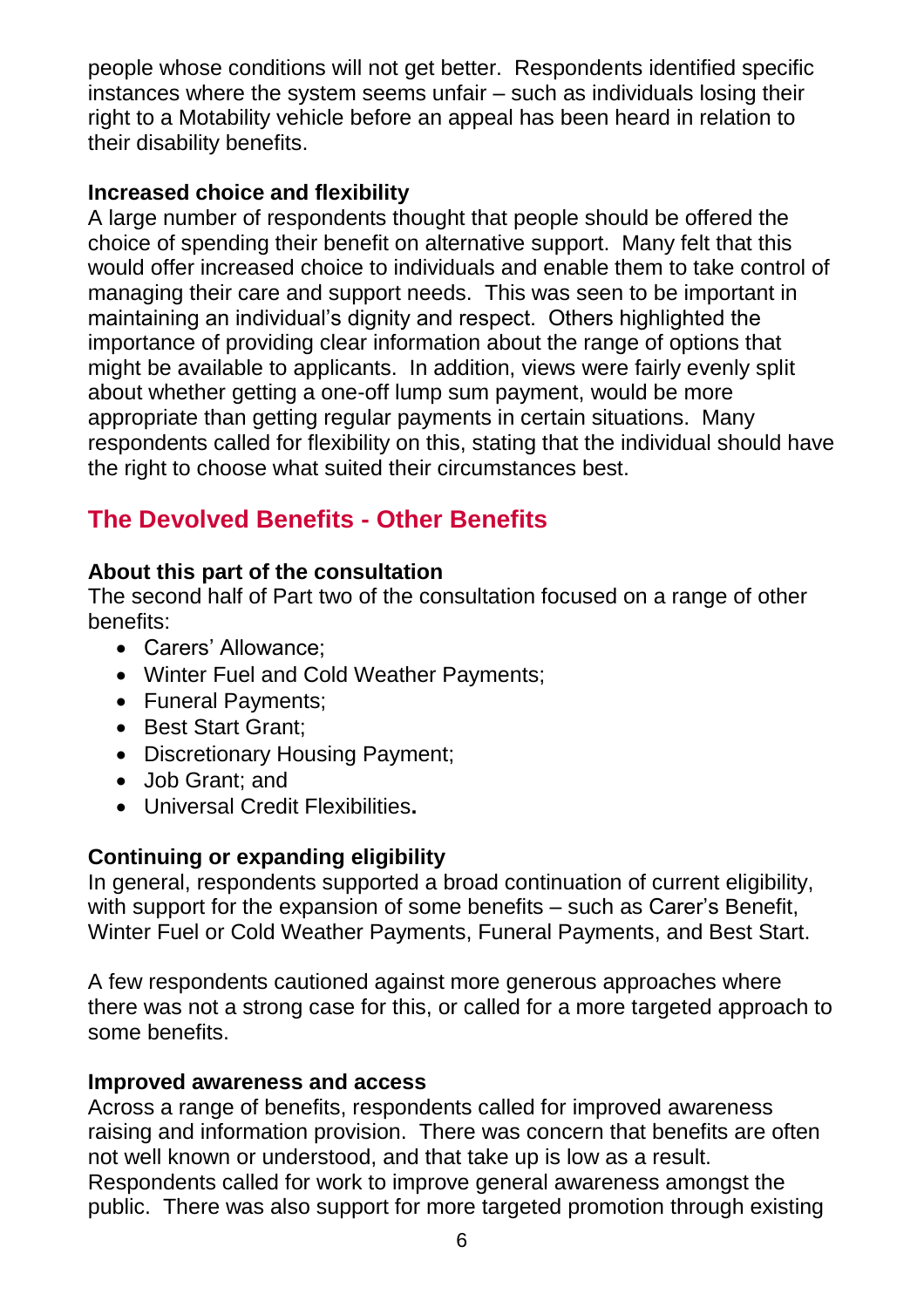advice or support services, and public sector agencies in contact with eligible groups. Respondents highlighted the stigma attached to receiving certain benefits, and asked for this to be considered when raising awareness or considering the alignment of different benefits.

In general, respondents asked for simpler, clearer information and application forms. At times, there was concern that changes might introduce greater complexity.

Respondents said that some benefits currently take too long to access. For example, respondents criticised the waiting time to receive first payments of Universal Credit, Funeral Payments, Discretionary Housing Payment, Cold Weather and Winter Fuel Payments. These delays were leading to crisis situations in some cases, or preventing people taking forward key processes – such as securing a property, or paying for a funeral. Respondents supported longer application windows for Best Start and Funeral Payments.

#### **Person-centred services and choice**

There was a strong focus on ensuring benefits responded to needs and individual circumstances. Respondents often supported greater choice – for example in relation to payment frequency, between goods and services, direct payments to landlords, or on issues such as split payments for Universal Credit. At times there was concern that some proposals might be demeaning or stigmatising (such as offering goods instead of cash) or that recipients might be put under pressure to make certain choices (such as having housing element payments paid directly to their landlord).

#### **Simple processes**

Respondents emphasised the importance of ensuring that systems are simple and straightforward. There was support for streamlining eligibility and assessment processes, with respondents looking for specific opportunities to build on existing activity or systems. This was seen as being important to improve access, and limit administrative costs. A few respondents suggested the Scottish Government needs to carefully consider the administrative complexities of some proposals – such as additional payment points, or increasing choice on issues such as splitting or changing payment frequency of Universal Credit.

#### **Improving fairness**

Respondents wanted to see the system operate in as fair a way as possible. At times, they identified aspects of existing benefit processes they felt were unfair to some groups. For example, current restrictions on Carers Allowance mean that people can only receive payments for caring for one individual, and overlapping rules mean that people receiving other income-replacement benefits at a higher amount than Carers Allowance will not receive any additional amount.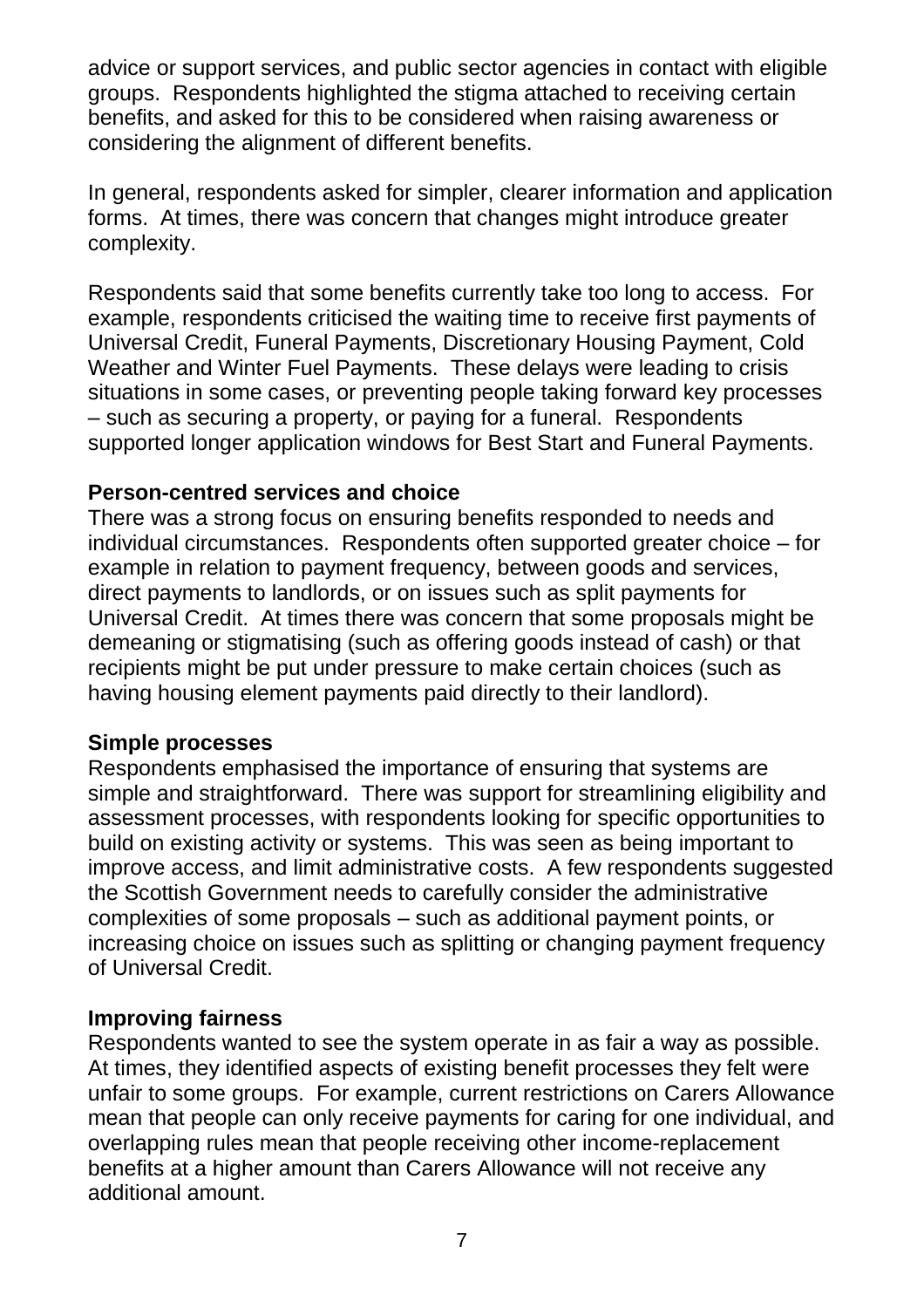There was concern that recent welfare reform has had negative consequences for some groups, and particularly in relation to Universal Credit. For example, there was widespread concern about usually making one payment per household, and reductions or limitations on the housing element. There was also concern that using Discretionary Housing Payments to mitigate the impact of the bedroom tax has reduced the resources going towards people in housing crisis situations.

Some respondents highlighted the variability in administration of some payments in different local authority areas.

## **Operational Policy**

#### **About this part of the consultation**

Part three of the consultation explored views around:

- Advice, representation and advocacy;
- Complaints, reviews and appeals;
- Residency and cross-border issues;
- Managing overpayments and debt;
- Fraud:
- Protecting your information; and
- Uprating.

#### **Advice and advocacy**

Respondents were clear that both advice and advocacy should be an important part of the new social security system. Many felt that demand for advice and advocacy would increase in the short to medium term in the transition to the new system. Respondents felt that this would involve:

- close working with advice and advocacy organisations in developing the new system;
- research and evidence gathering to understand current and future demand;
- promotion of joint working across sectors;
- resourcing of advice and advocacy services and ongoing work to drive quality and standards within the sector.

Many also highlighted the importance of specialist advice for people with particular needs, and equality of access to advice. Some felt that a right to advocacy should be set out in legislation, to ensure that additional support was available and that people were empowered.

#### **Complaints, reviews and appeals**

Respondents broadly supported the use of the Scottish Public Services Ombudsman's 'Statement of Complaints Handling Principles', believing these to be fair, simple and good practice. There was a clear desire to introduce a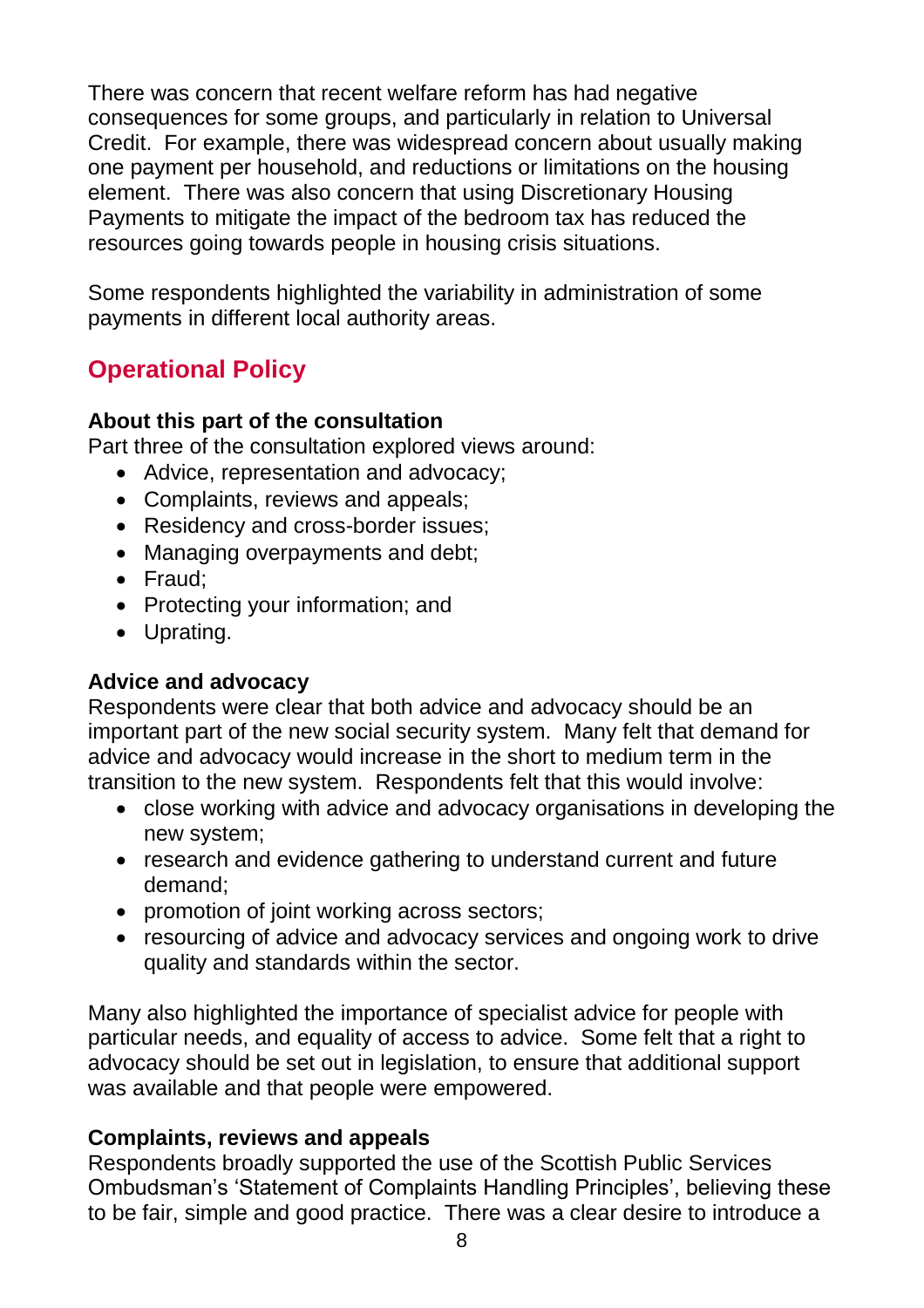different review process from that used by DWP, with many particularly requesting that mandatory reconsideration should not be used and that clear timescales are set for reviews.

There was support for a tribunal system for dispute resolution, with respondents believing it to be proportionate and independent. Respondents emphasised the importance of embedding the principles and values of the new system throughout the complaint, review and appeals process, with a strong focus on a person-centred approach based on rights, equality and fairness. Clear and accessible communication was seen as a key part of this approach, as well as staff training to ensure consistency.

#### **Residency and cross-border issues**

Most respondents felt that Scottish benefits should only be payable to individuals resident in Scotland, but some felt that there needed to be flexibility – particularly for EU residents who are currently receiving Disability Living Allowance, Personal Independence Payment and Attendance Allowance. Some highlighted cross-border issues such as someone living in Scotland and caring for someone in England (or vice versa). While some respondents felt that the 'habitual residence' test used by DWP was fine, others had significant concerns that it was restrictive, complex and unfair, and hard to reconcile with the principles of the new social security system.

Respondents felt that there was a need to have clear links with the UK Government, and to share data to ensure that people don't double claim or fall through the gaps. However, respondents were also keen to see a different system in Scotland, with different values at its core – including a presumption of honesty and trust. Respondents also felt that it was important that any disputes over residency didn't result in disadvantage for individuals, and that payments continued on an interim basis.

#### **Managing overpayments**

Most respondents felt that the current system for recovering overpayments could be improved by:

- considering the impact on individuals and families of the level of benefit deductions to recover overpayments;
- requiring all appeals processes to be exhausted before any repayment was required;
- considering whether some types of repayment should not be recovered; and
- offering financial advice.

#### **Fraud**

Most respondents were content with the approach to fraud, supporting the distinction between errors and fraud. Some wanted to see the existing 'zero tolerance' approach softened, feeling it was unduly harsh and needed to be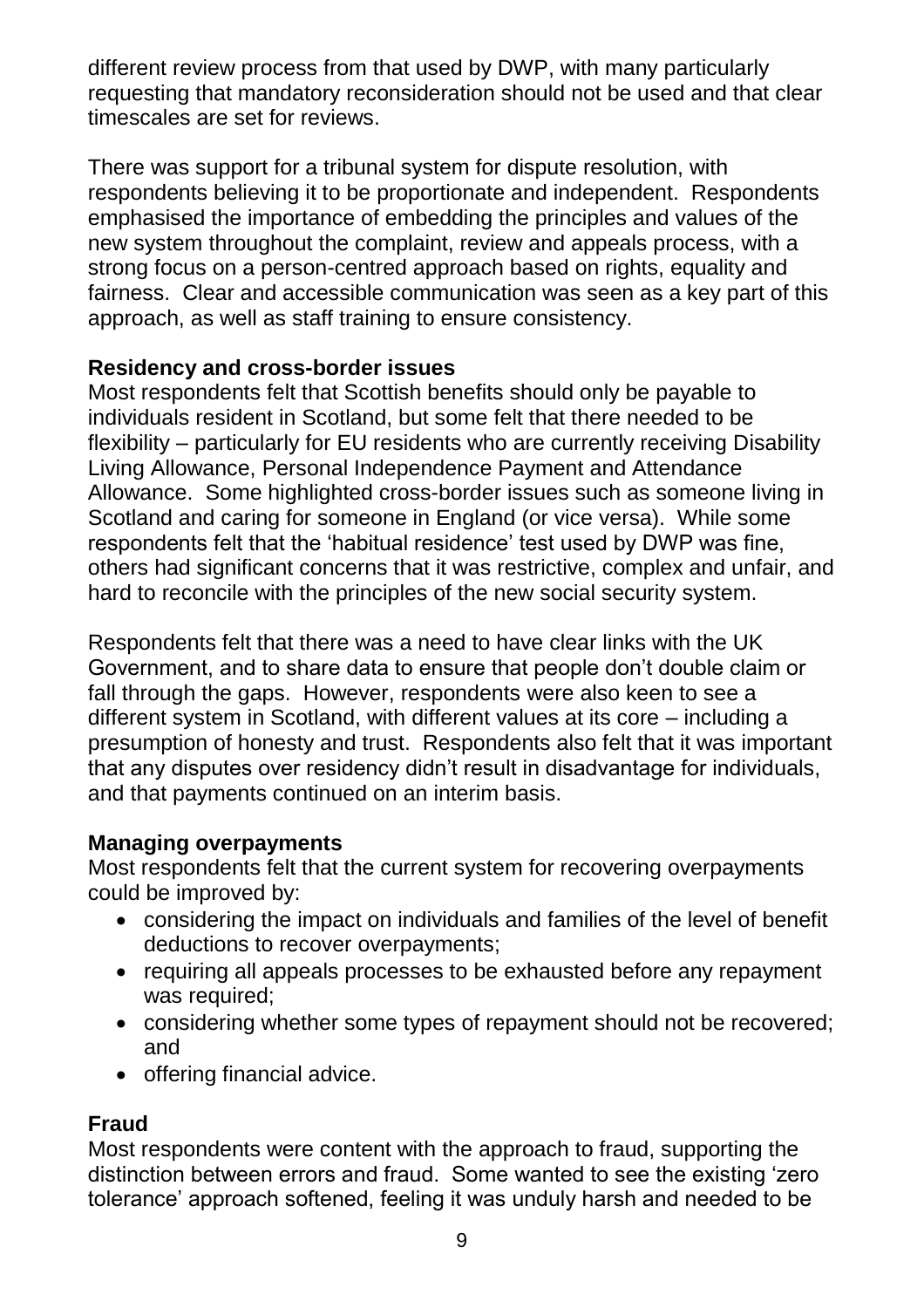based on an understanding of how a range of equality issues affected fraud. Respondents thought that, while neither fraud nor errors could be completely designed out, these could be reduced through more verification of identity and circumstance and cross checking data – and by having a simpler system.

While most felt that the DWPs existing code of practice for investigators should be adopted, many did not – believing there should be a Scottish specific code focused on trust, dignity and respect. Some felt that the existing powers for investigators were too great, others felt that they required further development. While most respondents were content with retaining the current list of offences and penalties, many were not. There was some concern about the use of 'administrative penalties'.

#### **Safeguarding information**

Most respondents agreed with the Scottish Government's Identity Management and Privacy Principles, but a range of detailed suggestions were made to enhance these. Most supported strictly controlled sharing of information between public sector bodies, where legislation allowed, to make the process easier for claimants. Organisations were more supportive of this than individuals.

#### **Uprating**

While there was clear agreement that devolved benefits needed to keep pace with the cost of living, there were varied views on how this should happen.